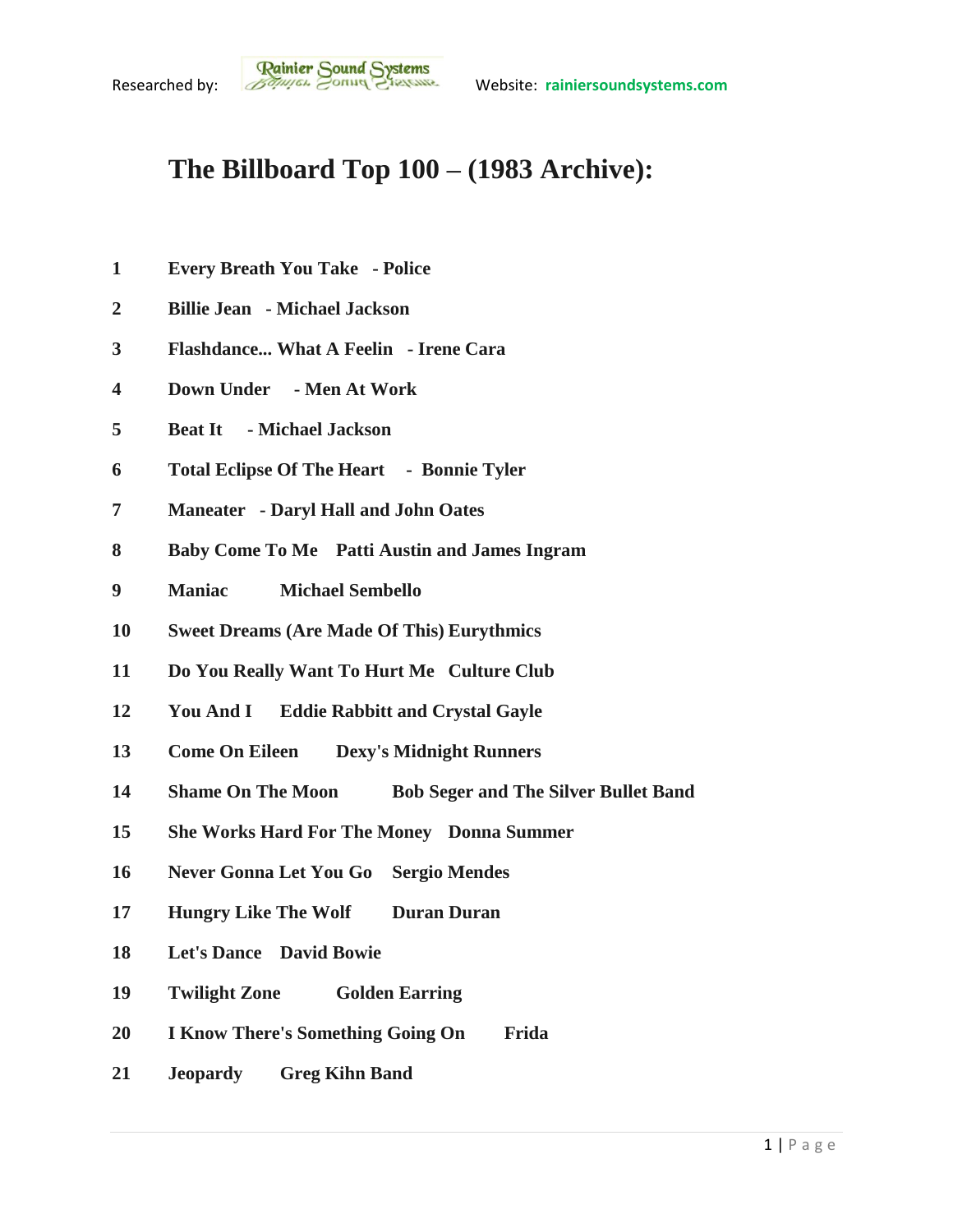

- **Electric Avenue Eddy Grant**
- **She Blinded Me With Science Thomas Dolby**
- **Africa Toto**
- **Little Red Corvette Prince**
- **Back On The Chain Gang Pretenders**
- **Up Where We Belong Joe Cocker and Jennifer Warnes**
- **Mr. Roboto Styx**
- **You Are Lionel Richie**
- **Der Kommissar After The Fire**
- **Puttin' On The Ritz Taco**
- **Sexual Healing Marvin Gaye**
- **(Keep Feeling) Fascination Human League**
- **Time (Clock Of The Heart) Culture Club**
- **The Safety Dance Men Without Hats**
- **Mickey Toni Basil**
- **You Can't Hurry Love Phil Collins**
- **Separate Ways Journey**
- **One On One Daryl Hall and John Oates**
- **We've Got Tonight Kenny Rogers and Sheena Easton**
- **1999 Prince**
- **Stray Cat Strut Stray Cats**
- **Allentown Billy Joel**
- **Stand Back Stevie Nicks**
- **Tell Her About It Billy Joel**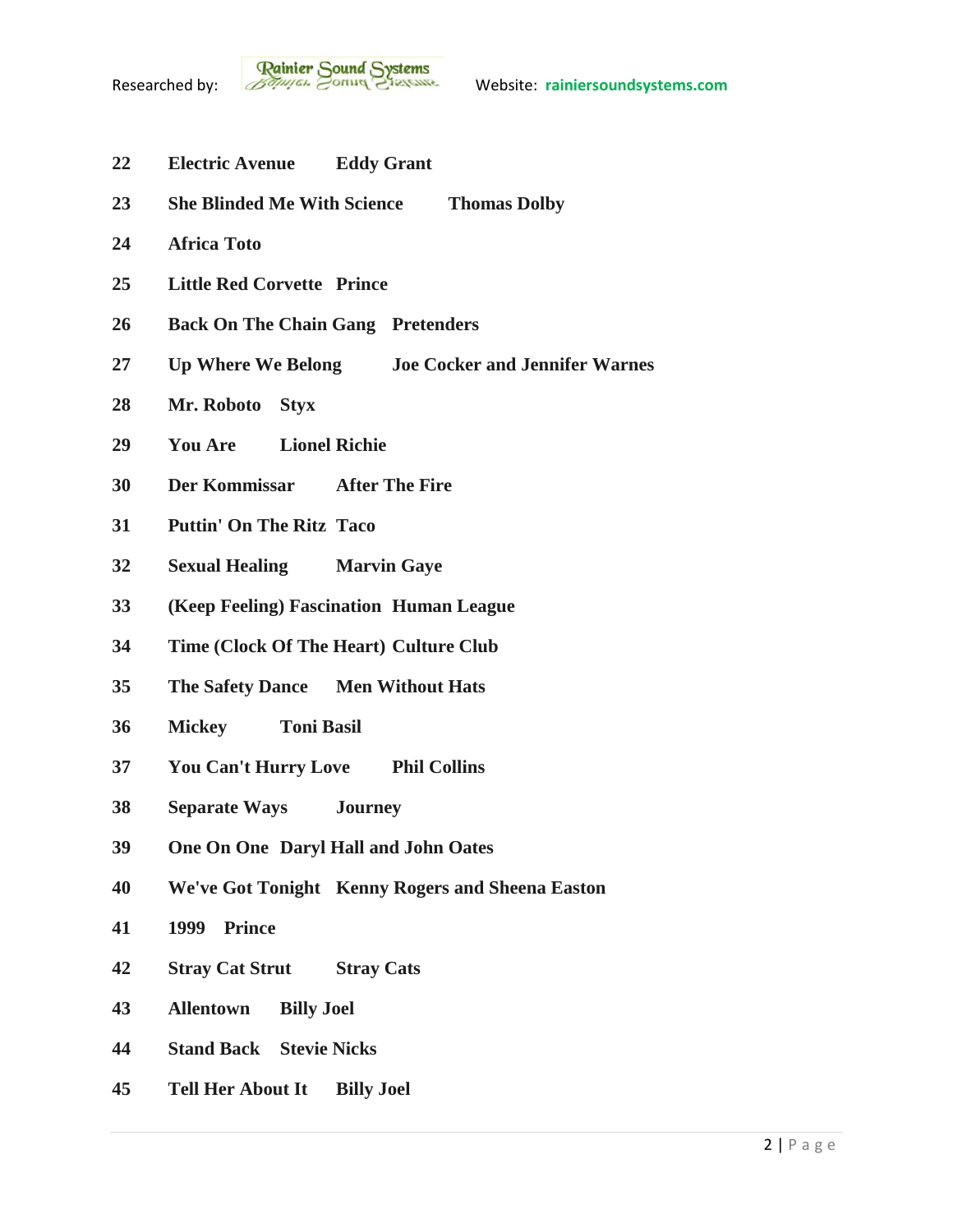

- **Always Somethmg There To Remind Me Naked Eyes**
- **Truly Lionel Richie**
- **Dirty Laundry Don Henley**
- **The Girl Is Mine Michael Jackson and Paul McCartney**
- **Too Shy Kajagoogoo**
- **Goody Two Shoes Adam Ant**
- **Rock The Casbah Clash**
- **Our House Madness**
- **Overkill Men At Work**
- **Is There Something I Should Know Duran Duran**
- **Gloria Laura Branigan**
- **Affair Of The Heart Rick Springfield**
- **She's A Beauty Tubes**
- **Solitaire Laura Branigan**
- **Don't Let It End Styx**
- **How Am I Supposed To Live Without You Laura Branigan**
- **China Girl David Bowie**
- **Come Dancing Kinks**
- **Promises Promises**
- **The Other Guy Little River Band**
- **Making Love Out Of Nothing At All Air Supply**
- **Family Man Daryl Hall and John Oates**
- **Wanna Be Startin' Somethin' Michael Jackson**
- **I Won't Hold You Back Toto**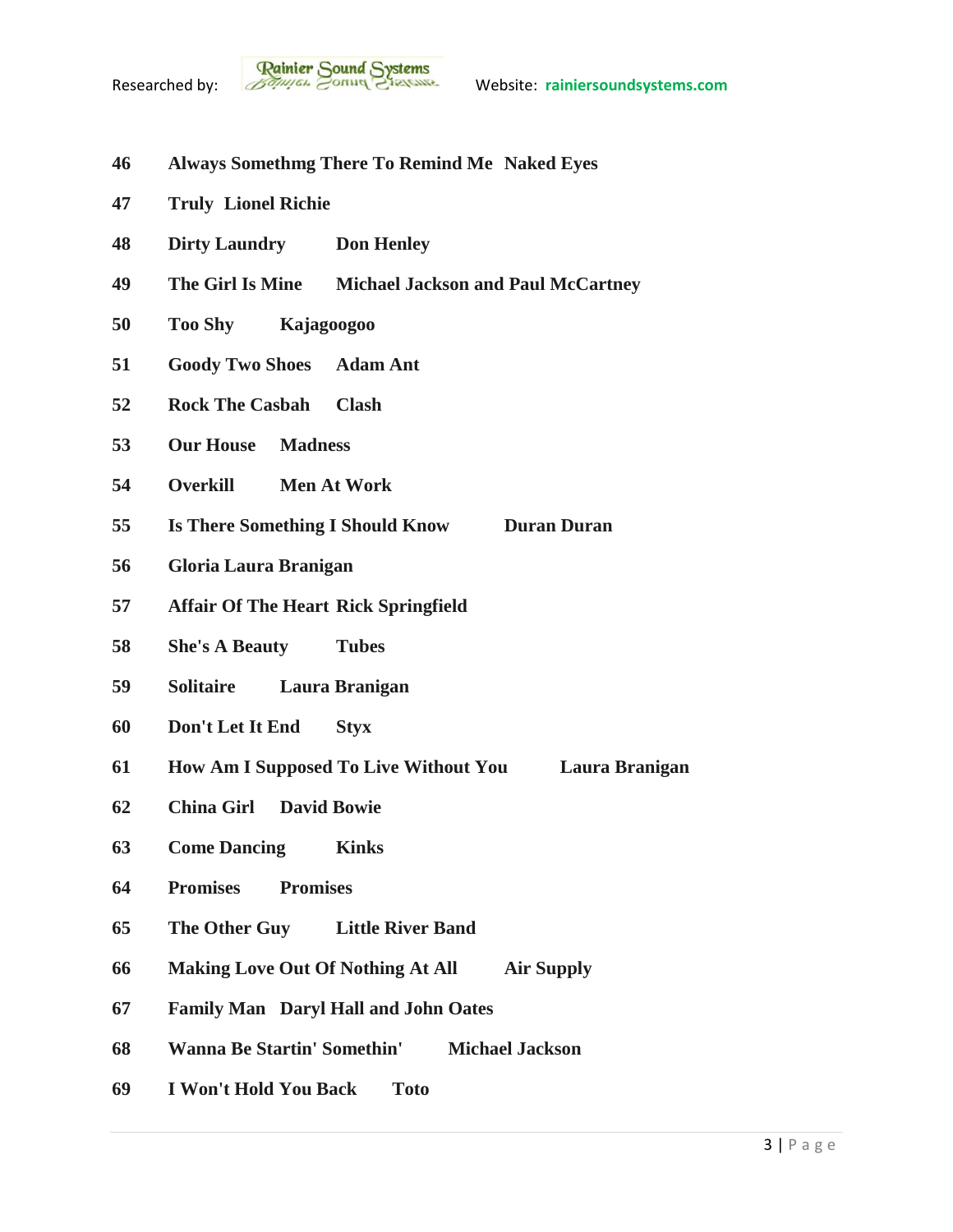- **All Right Christopher Cross**
- **Straight From The Heart Bryan Adams**
- **Heart To Heart Kenny Loggins**
- **My Love Lionel Richie**
- **I'm Still Standing Elton John**
- **Hot Girls In Love Loverboy**
- **It's A Mistake Men At Work**
- **I'll Tumble 4 Ya Culture Club**
- **All This Love Debarge**
- **Your Love Is Driving Me Crazy Sammy Hagar**
- **HeartbreakerDionne Warwick**
- **Faithfully Journey**
- **Steppin' Out Joe Jackson**
- **Take Me To Heart Quarterflash**
- **(She's) Sexy + 17 Stray Cats**
- **Try Again Champaign**
- **Dead Giveaway Shalamar**
- **Lawyers In Love Jackson Browne**
- **What About Me Moving Pictures**
- **Human Nature Michael Jackson**
- **Photograph Def Leppard**
- **Pass The Dutchie Musical Youth**
- **True Spandau Ballet**
- **Far From Over Frank Stallone**